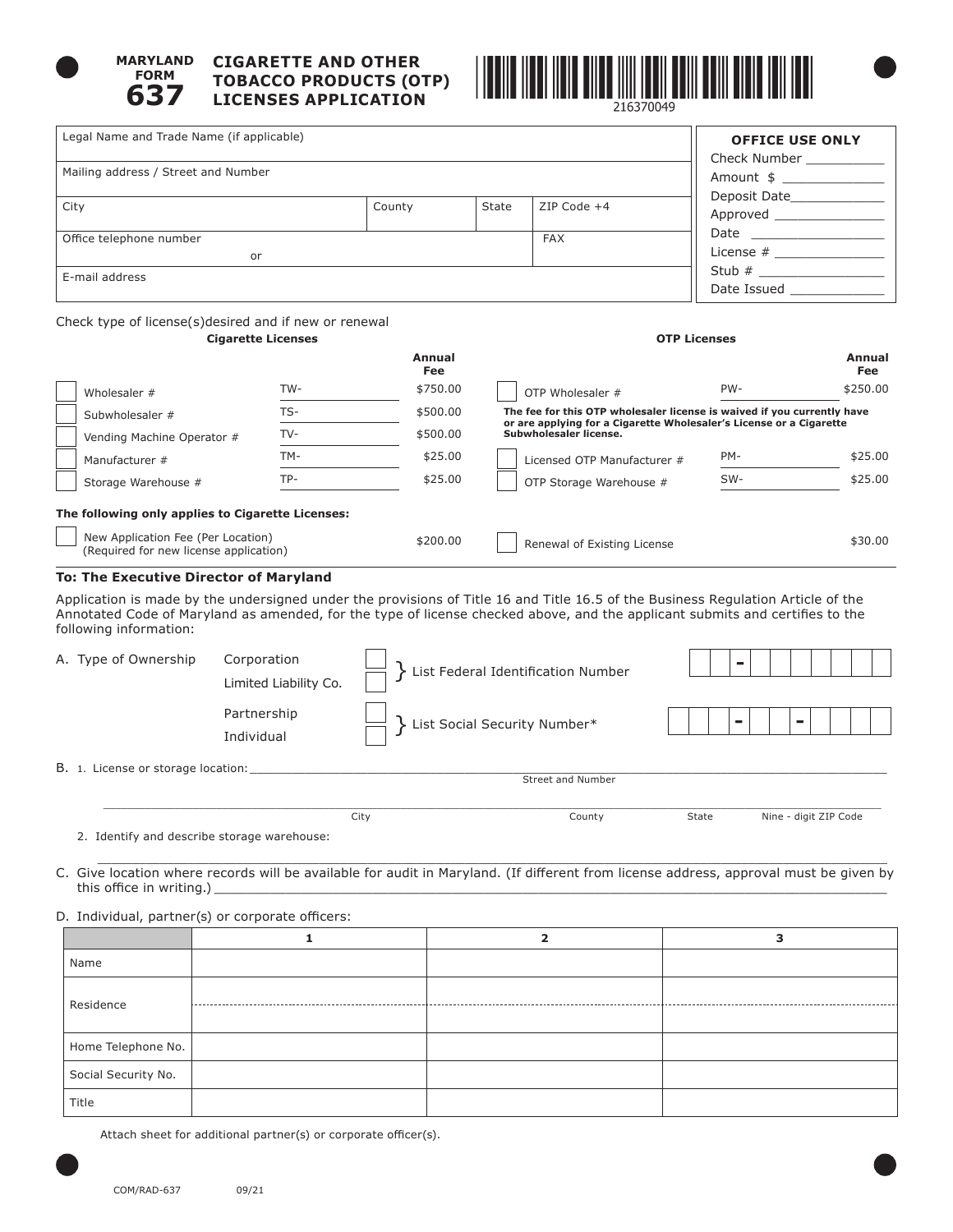

**637**

#### **MARYLAND FORM CIGARETTE AND OTHER TOBACCO PRODUCTS (OTP)**



# **SECTION 1 – All applicants must complete this section. Please answer each of the following questions:**

A. List all cigarette and/or OTP licenses currently held by applicant in Maryland or any other state.

| B. Does the applicant agree to conform to all the laws, rules and regulations of the State of Maryland relating                                                                                                                                                 | I I NO                      |
|-----------------------------------------------------------------------------------------------------------------------------------------------------------------------------------------------------------------------------------------------------------------|-----------------------------|
| C. Does the applicant agree to notify Licensing and Registration in writing at least 30 days prior to any change                                                                                                                                                | I I NO                      |
| D. Does the applicant agree that the Executive Director and his duly authorized personnel may inspect any<br>YFS                                                                                                                                                | $\overline{\phantom{0}}$ NO |
| E. Method of operation: (Not applicable to manufacturer or storage warehouse applicants.)<br>(Attach answers on separate sheet)                                                                                                                                 |                             |
| 1. List all suppliers from whom you plan to purchase cigarettes and/or OTP?<br>2. Will the cigarettes be stamped or unstamped? If stamped, indicate stamping area.                                                                                              |                             |
| F. Section 1-204 of the Tax-General Article of the Annotated Code of Maryland titled "Compliance With Workers' Compensation<br>Laws" requires the evidence of such compliance prior to the issuance of any license by this office. The applicant hereby affirms |                             |

that the applicant (check one):

- $\Box$  1. is not an employer required to provide coverage by Maryland Workers' Compensation Law; or
- $\Box$  2. is an employer required to provide employee coverage by Maryland Workers' Compensation Law and has secured such coverage. As evidence of such coverage, the following is submitted:
	- a. Name of insurance co. \_\_
	- b. Policy or binder no.
- G. List names, titles, and telephone numbers of persons responsible for the following:

| 1. Filing state reports:                                                                                                                                                                                                       |  |
|--------------------------------------------------------------------------------------------------------------------------------------------------------------------------------------------------------------------------------|--|
| 2. Inventory and/or audit scheduling: example and all the state of the state of the state of the state of the s                                                                                                                |  |
| 3. Warehouse operations: the contract of the contract of the contract of the contract of the contract of the contract of the contract of the contract of the contract of the contract of the contract of the contract of the c |  |
| 4. Tax stamp purchases/payment:                                                                                                                                                                                                |  |
|                                                                                                                                                                                                                                |  |

# **Any changes in the above information should be submitted to Licensing and Permitting Unit in writing within 30 days.**

# **SECTION 2 – Cigarette and OTP Storage Warehouse Complete this section in addition to Sections 1 and 7**

Attach a separate listing of those accounts for which you plan to store cigarettes, if applicable. Also attach a separate listing of those accounts for which you plan to store OTP, if applicable.

# **SECTION 3 – Cigarette Subwholesalers – Complete this section in addition to Sections 1 and 7.**

A. Does the applicant agree not to sell or transfer any cigarettes to separate entities which are owned, affiliated, or controlled by the applicant? . . YES NO

 $\_$  , and the set of the set of the set of the set of the set of the set of the set of the set of the set of the set of the set of the set of the set of the set of the set of the set of the set of the set of the set of th  $\_$  , and the set of the set of the set of the set of the set of the set of the set of the set of the set of the set of the set of the set of the set of the set of the set of the set of the set of the set of the set of th  $\_$  , and the set of the set of the set of the set of the set of the set of the set of the set of the set of the set of the set of the set of the set of the set of the set of the set of the set of the set of the set of th

B. List the retailers to whom you propose to sell cigarettes.

# **SECTION 4 – Cigarette Vending Machine Operators – Complete this section in addition to Sections 1 and 7**

- A. Attach a separate sheet listing the names and addresses of all locations at which the applicant operates cigarette vending machines, showing the number of machines at each location.
	- 1. Identify which machines (if any) can only be operated with a token, card, or similar device.
	- 2. Identify which machines (if any) are located in an establishment that minors are prohibited by law from entering. Please provide copy of city, state, or local ordinance.
	- 3. Identify which machines (if any) are located in an establishment that is a bonafide fraternal or veteran's organization.
- B. Do all vending machines operated by the applicant meet one of the above criteria?. . . YES NO
- C. Sign and attach the affidavit provided verifying that all cigarette vending machines have an age of purchase decal attached.